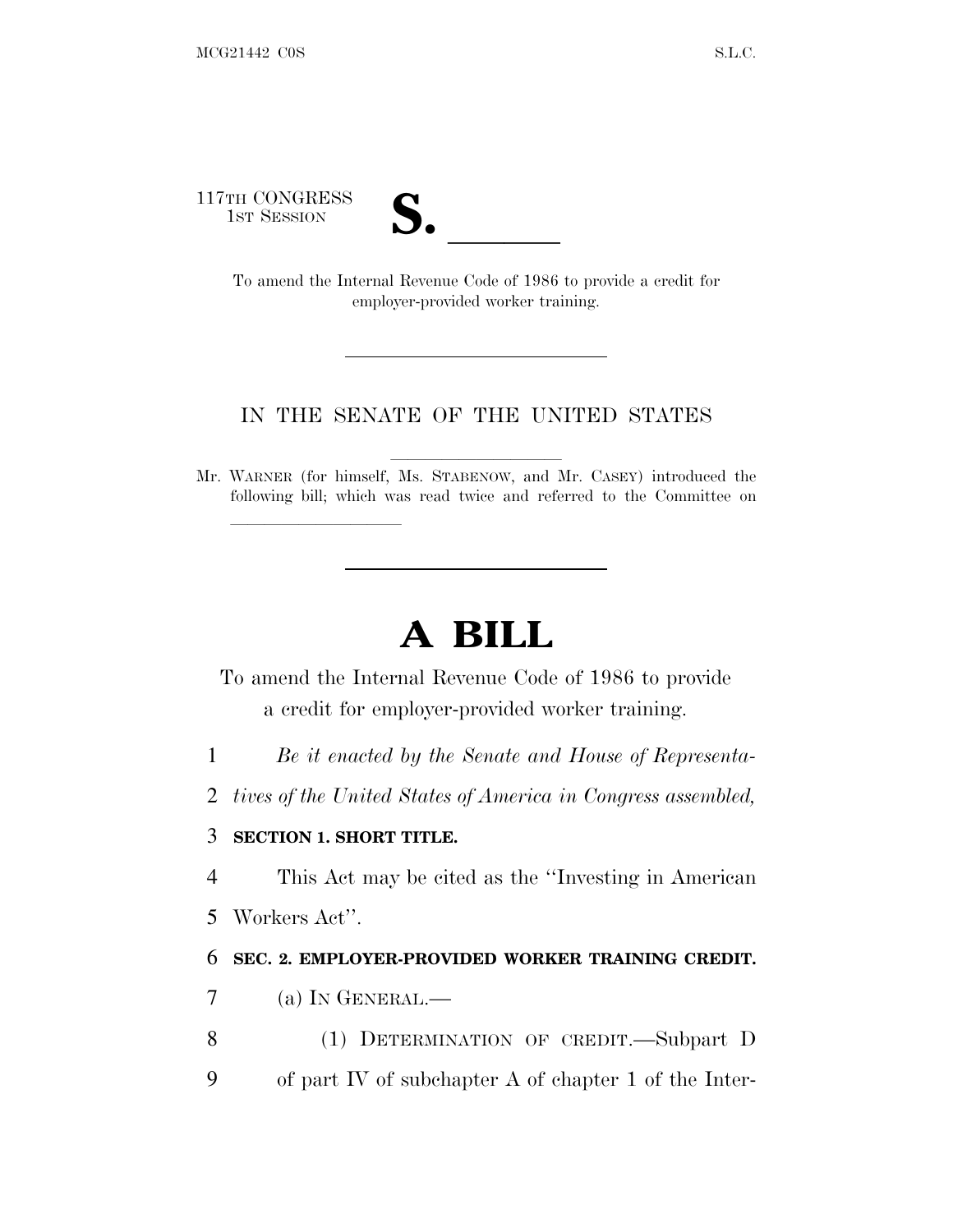| $\mathbf{1}$   | nal Revenue Code of 1986 is amended by adding at           |
|----------------|------------------------------------------------------------|
| 2              | the end the following new section:                         |
| 3              | "SEC. 45U. EMPLOYER-PROVIDED WORKER<br><b>TRAINING</b>     |
| $\overline{4}$ | <b>CREDIT.</b>                                             |
| 5              | "(a) IN GENERAL.—For purposes of section 38, the           |
| 6              | employer-provided worker training credit under this sec-   |
| 7              | tion for the taxable year is an amount equal to 20 percent |
| 8              | of the excess (if any) of—                                 |
| 9              | $\cdot$ (1) the qualified training expenditures for the    |
| 10             | taxable year, over                                         |
| 11             | $\lq(2)$ the average of the adjusted qualified train-      |
| 12             | ing expenditures for the 3 taxable years preceding         |
| 13             | the taxable year for which the credit is being deter-      |
| 14             | mined.                                                     |
| 15             | "(b) QUALIFIED TRAINING EXPENDITURES.—For                  |
| 16             | purposes of this section—                                  |
| 17             | "(1) IN GENERAL.—The term 'qualified train-                |
| 18             | ing expenditures' means any expenditures for the           |
| 19             | qualified training of any non-highly compensated           |
| 20             | employee. Such term shall not include any amounts          |
| 21             | paid for meals, lodging, transportation, or other          |
| 22             | services incidental to such qualified training.            |
| 23             | $``(2)$ QUALIFIED TRAINING.—                               |
| 24             | "(A) IN GENERAL.—For purposes of para-                     |
| 25             | graph (1), the term 'qualified training' means             |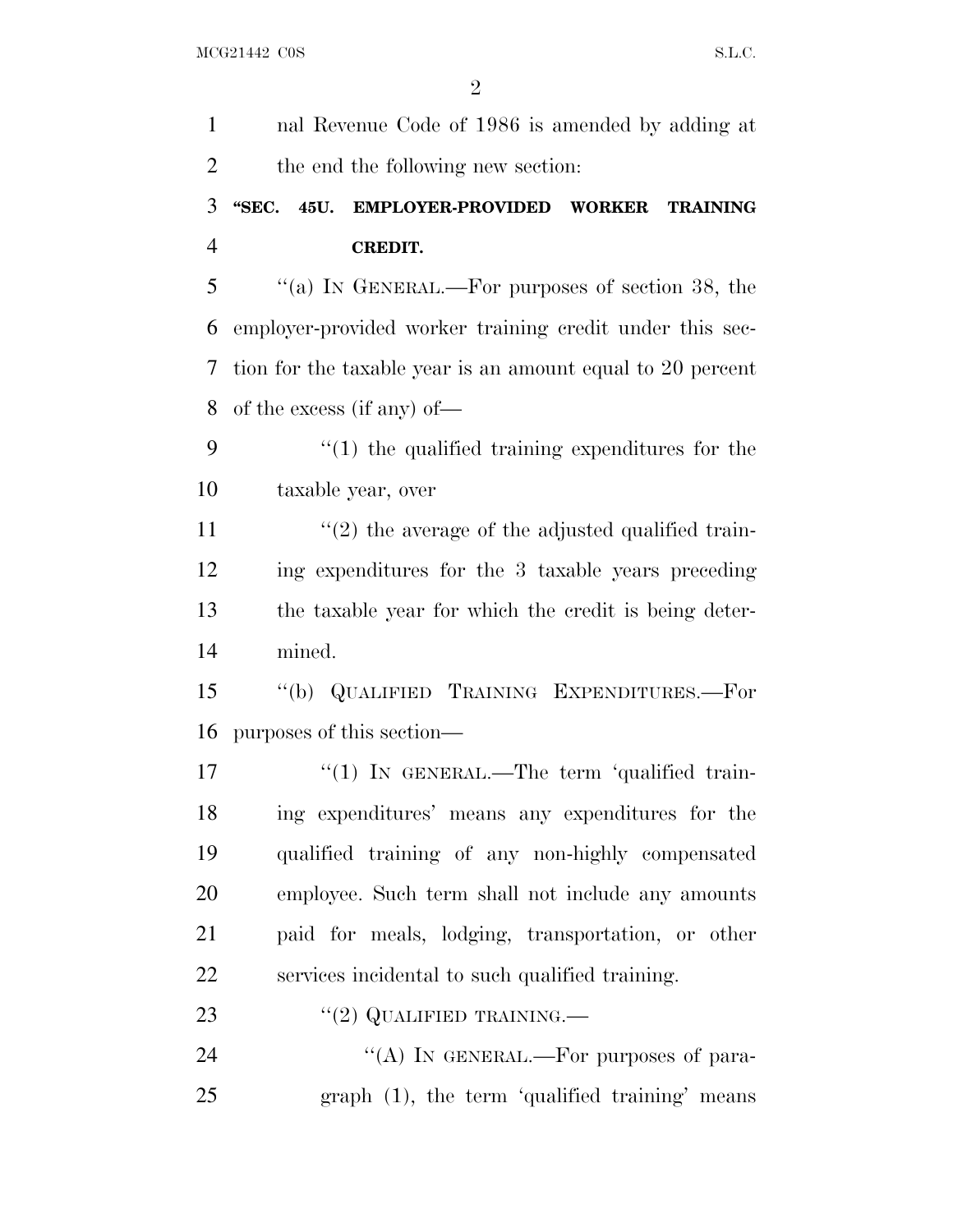| $\mathbf{1}$   | training which results in the attainment of a |
|----------------|-----------------------------------------------|
| $\overline{2}$ | recognized postsecondary credential and which |
| 3              | is provided through—                          |
| $\overline{4}$ | "(i) an apprenticeship program reg-           |
| 5              | istered under the Act of August 16, 1937      |
| 6              | (commonly known as the 'National Ap-          |
| $\overline{7}$ | prenticeship Act'; 50 Stat. 664, chapter      |
| 8              | 663; 29 U.S.C. 50 et seq.);                   |
| 9              | $``(ii)(I)$ a program of training services    |
| 10             | which is listed under section $122(d)$ of the |
| 11             | Workforce Innovation and Opportunity Act      |
| 12             | $(29 \text{ U.S.C. } 3152(d))$ , or           |
| 13             | "(II) an apprenticeship program               |
| 14             | which is registered or approved by a recog-   |
| 15             | nized State apprenticeship agency (which      |
| 16             | uses a State apprenticeship council) in ac-   |
| 17             | cordance with section 1 of the Act referred   |
| 18             | to in clause (i),                             |
| 19             | "(iii) a program which is conducted           |
| 20             | by an area career and technical education     |
| 21             | school, a community college, or a labor or-   |
| 22             | ganization, or                                |
| 23             | "(iv) a program which is sponsored            |
| 24             | and administered by an employer, industry     |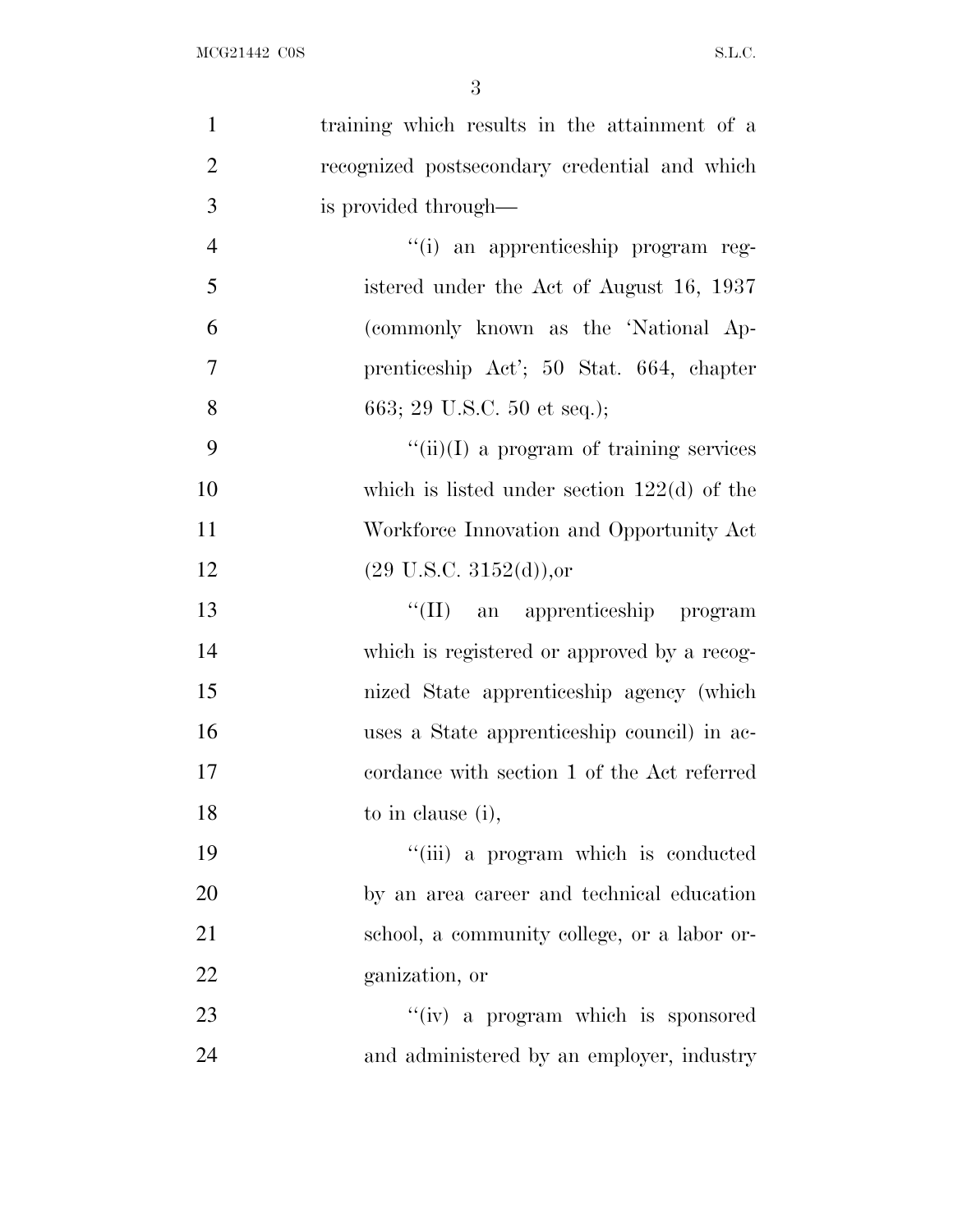| $\mathbf{1}$   | trade association, industry or sector part-      |
|----------------|--------------------------------------------------|
| $\overline{2}$ | nership, or labor organization.                  |
| 3              | "(B) RELATED DEFINITIONS.—In sub-                |
| $\overline{4}$ | paragraph $(A)$ :                                |
| 5              | "(i) AREA CAREER AND TECHNICAL                   |
| 6              | EDUCATION SCHOOL.—The term 'area ca-             |
| $\overline{7}$ | reer and technical education school' means       |
| 8              | such a school, as defined in section 3 of        |
| 9              | the Carl D. Perkins Career and Technical         |
| 10             | Education Act of 2006 (20 U.S.C. 2302),          |
| 11             | which participates in a program under that       |
| 12             | Act (20 U.S.C. 2301 et seq.).                    |
| 13             | COMMUNITY COLLEGE.—The<br>``(ii)                 |
| 14             | term 'community college' means an institu-       |
| 15             | tion which—                                      |
| 16             | $\lq\lq$ (I) is a junior or community col-       |
| 17             | lege as defined in section $312(f)$ of the       |
| 18             | Higher Education Act of 1965 (20                 |
| 19             | U.S.C. $1058(f)$ , except that the insti-        |
| 20             | tution need not meet the requirements            |
| 21             | of paragraph (1) of that section, and            |
| 22             | "(II) participates in a program                  |
| 23             | under title IV of that Act $(20 \text{ U.S.C.})$ |
| 24             | $1070$ et seq.).                                 |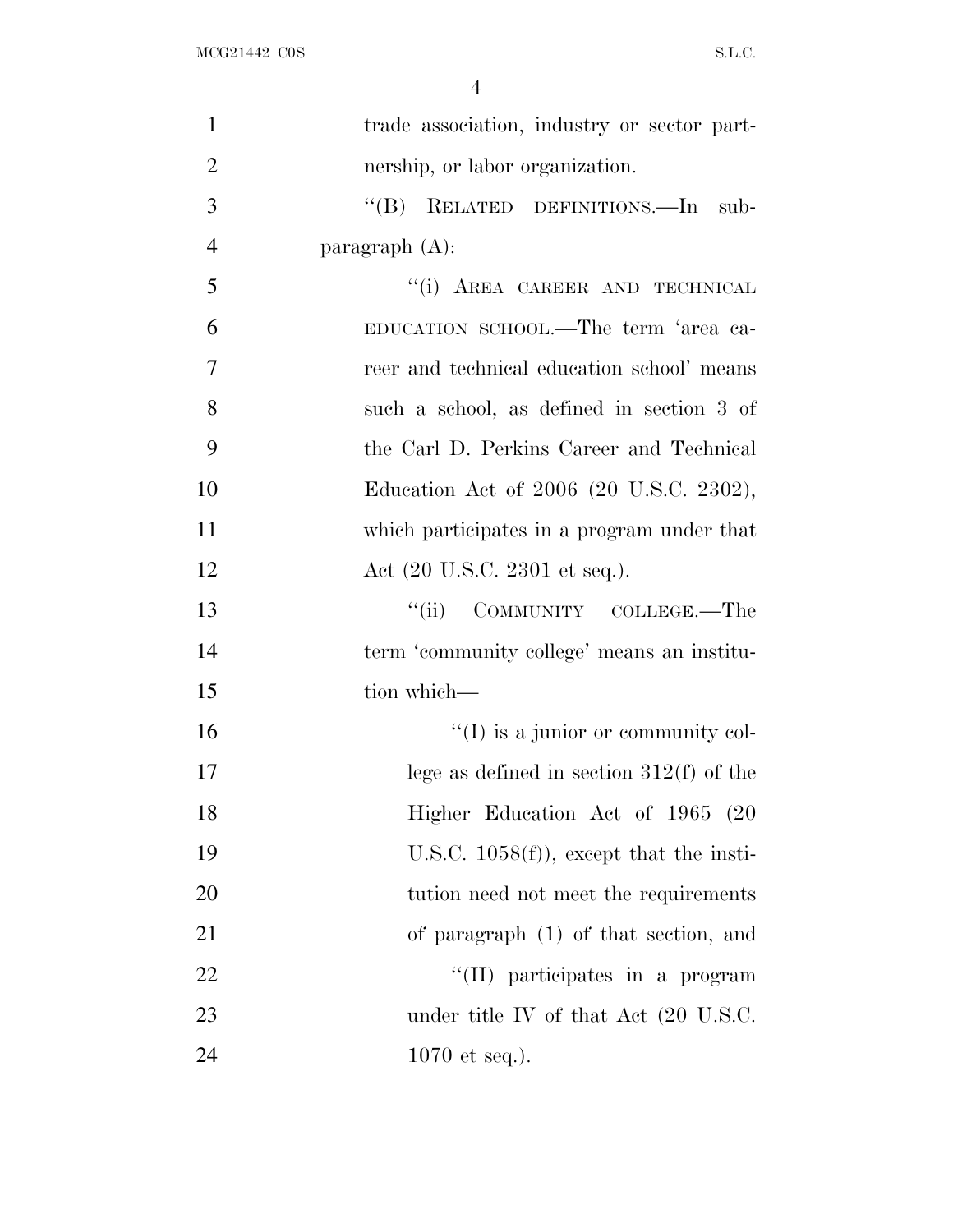| $\mathbf{1}$   | "(iii) INDUSTRY OR SECTOR PARTNER-            |
|----------------|-----------------------------------------------|
| $\overline{2}$ | SHIP.—The term 'industry or sector part-      |
| 3              | nership' has the meaning given such term      |
| $\overline{4}$ | under section 3 of the Workforce Innova-      |
| 5              | tion and Opportunity Act (29 U.S.C.           |
| 6              | 3102).                                        |
| $\overline{7}$ | "(iv) INDUSTRY TRADE ASSOCIA-                 |
| 8              | TION.—The term 'industry trade associa-       |
| 9              | tion' means an organization which—            |
| 10             | $\lq\lq$ is described in paragraph (3)        |
| 11             | or $(6)$ of section $501(c)$ of the Inter-    |
| 12             | nal Revenue Code of 1986 and exempt           |
| 13             | from taxation under section $501(a)$ of       |
| 14             | such Code, and                                |
| 15             | $\lq\lq$ (II) is representing an industry.    |
| 16             | "(v) LABOR ORGANIZATION.—The                  |
| 17             | term 'labor organization' means a labor or-   |
| 18             | ganization, within the meaning of the term    |
| 19             | in section $501(c)(5)$ of the Internal Rev-   |
| 20             | enue Code of 1986.                            |
| 21             | "(vi) RECOGNIZED POSTSECONDARY                |
| 22             | CREDENTIAL.—The term 'recognized post-        |
| 23             | secondary credential' means a credential      |
| 24             | consisting of an industry-recognized certifi- |
| 25             | cate or certification, a certificate of com-  |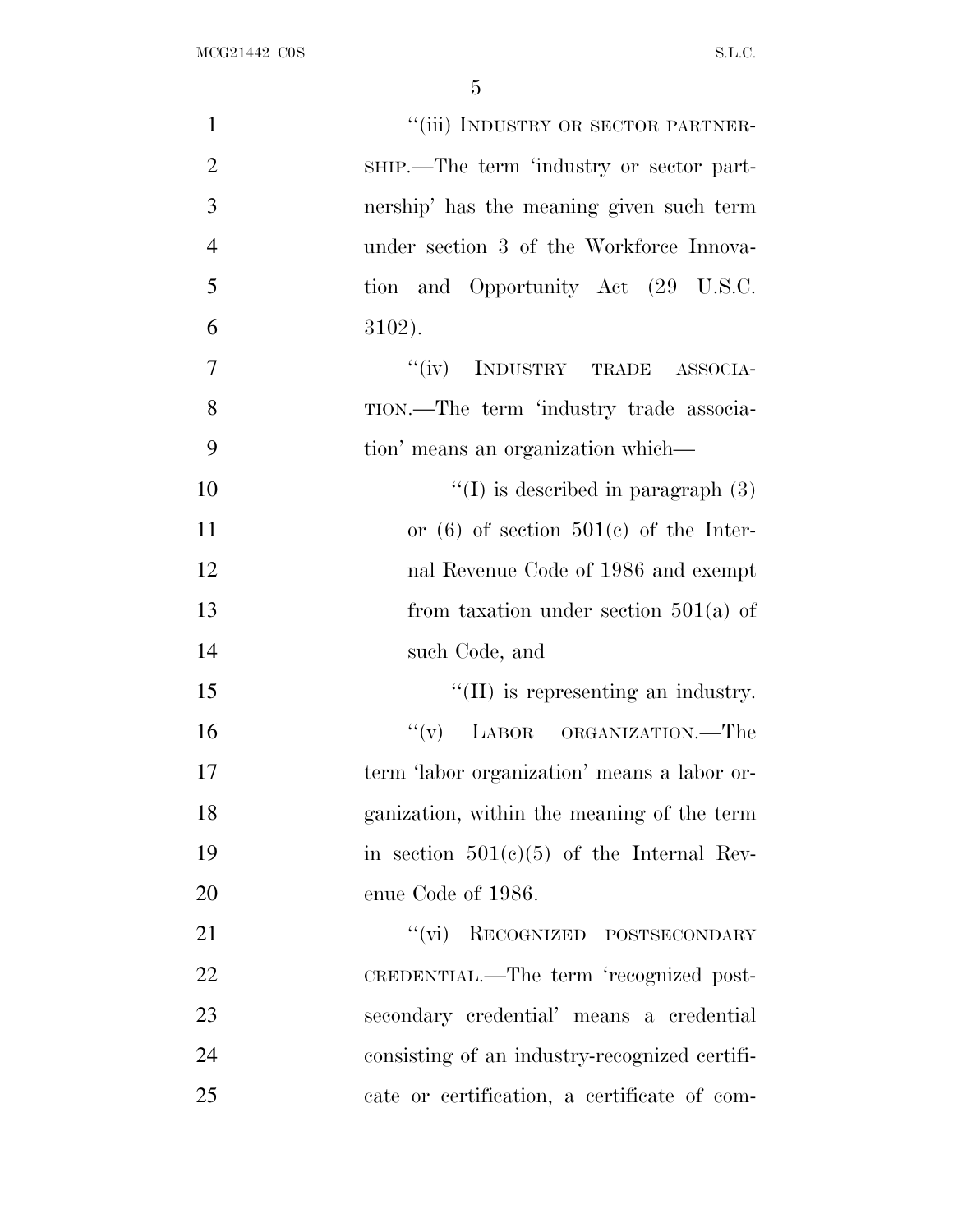MCG21442 C0S S.L.C.

| $\mathbf{1}$   | pletion of an apprenticeship, a license rec-             |
|----------------|----------------------------------------------------------|
| $\overline{2}$ | ognized by the State involved or Federal                 |
| 3              | Government, or an associate or bacca-                    |
| $\overline{4}$ | laureate degree.                                         |
| 5              | "(3) NON-HIGHLY COMPENSATED EMPLOYEE.-                   |
| 6              | For purposes of paragraph $(1)$ , the term 'non-highly   |
| $\tau$         | compensated employee' means an employee of the           |
| 8              | taxpayer whose remuneration for the taxable year         |
| 9              | for services provided to the taxpayer does not exceed    |
| 10             | \$82,000.                                                |
| 11             | "(c) ADJUSTED QUALIFIED TRAINING EXPENDI-                |
| 12             | TURES.—For purposes of this section, the term 'adjusted  |
| 13             | qualified training expenses' means, with respect to any  |
| 14             | taxable year—                                            |
| 15             | $\lq(1)$ the qualified training expenditures for         |
| 16             | such taxable year, multiplied by                         |
| 17             | $"(2)$ the cost-of-living adjustment determined          |
| 18             | under section $1(f)(3)$ for the calendar year in which   |
| 19             | the taxable year for which the credit is being deter-    |
| 20             | mined begins, except that section $1(f)(3)(A)(ii)$ shall |
| 21             | be applied by using the CPI for the calendar year        |
| 22             | in which the taxable year in which qualified training    |
| 23             | expenses were paid or incurred begins in lieu of the     |
| 24             |                                                          |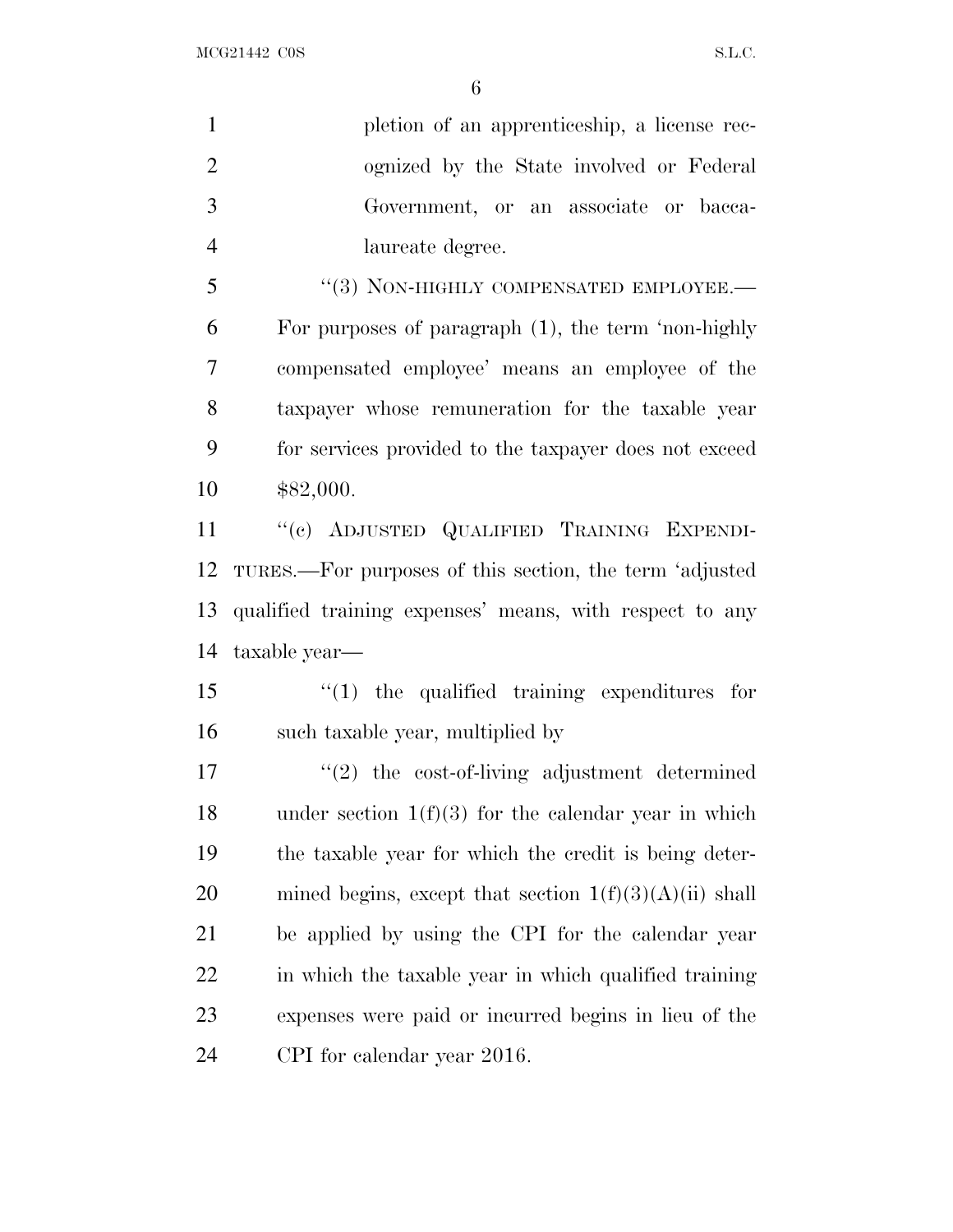''(d) SPECIAL RULES.—For purposes of this sec- tion— 3 "(1) SPECIAL RULE IN CASE OF NO QUALIFIED TRAINING EXPENDITURES IN ANY OF 3 PRECEDING

TAXABLE YEARS.—

6 "(A) TAXPAYERS TO WHICH PARAGRAPH APPLIES.—The credit under this section shall be determined under this paragraph if the tax- payer has no qualified training expenditures in any one of the 3 taxable years preceding the taxable year for which the credit is being deter-mined.

 ''(B) CREDIT RATE.—The credit deter- mined under this paragraph shall be equal to 10 percent of the qualified training expendi-16 tures for the taxable year.

 $(2)$  AGGREGATION AND ALLOCATION OF EX- PENDITURES, ETC.—Rules similar to the rules of paragraphs (1), (2), (3), (4), and (5) of section  $20 \qquad \qquad 41(f)$  shall apply.

21 "'(e) ELECTION TO APPLY CREDIT AGAINST PAY-ROLL TAXES.—

23 "(1) In GENERAL.—At the election of a quali- fied small business or a qualified tax-exempt organi-25 zation (as defined in section  $3111(e)(5)(A)$ ) for any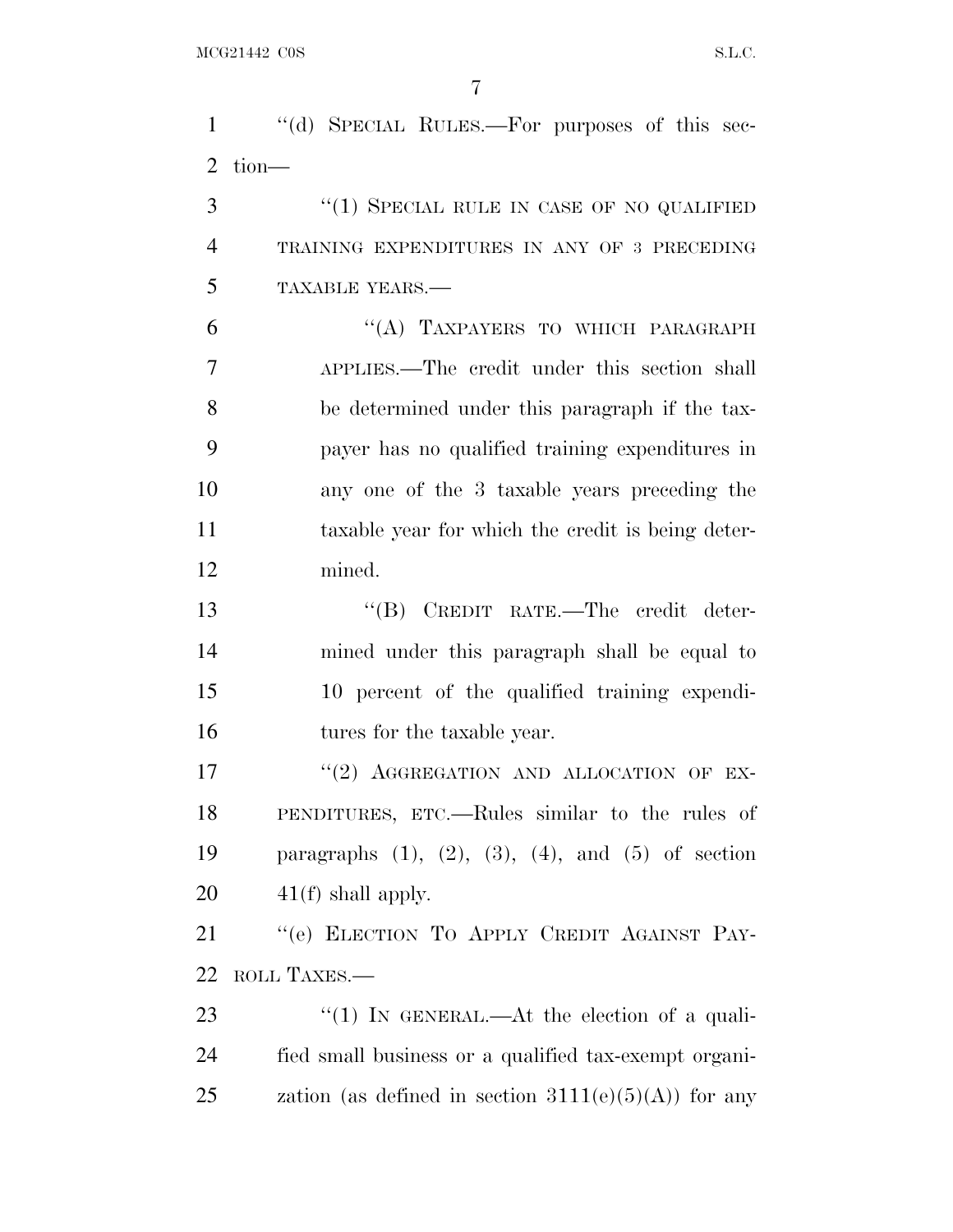MCG21442 C0S S.L.C.

1 taxable year, section  $3111(g)$  shall apply to the pay- roll tax credit portion of the credit otherwise deter- mined under subsection (a) for the taxable year and such portion shall not be treated (other than for purposes of section 280C) as a credit determined under subsection (a). 7 "(2) PAYROLL TAX CREDIT PORTION.—For purposes of this subsection, the payroll tax credit portion of the credit determined under subsection (a) with respect to any qualified small business or qualified tax-exempt organization for any taxable year is the least of— ''(A) the amount specified in the election made under this subsection,  $\langle$  (B) the credit determined under sub- section (a) for the taxable year (determined be- fore the application of this subsection), or 18 ''(C) in the case of a qualified small busi- ness other than a partnership or S corporation, the amount of the business credit carryforward under section 39 carried from the taxable year (determined before the application of this sub- section to the taxable year). 24 "(3) QUALIFIED SMALL BUSINESS.—For pur-poses of this subsection—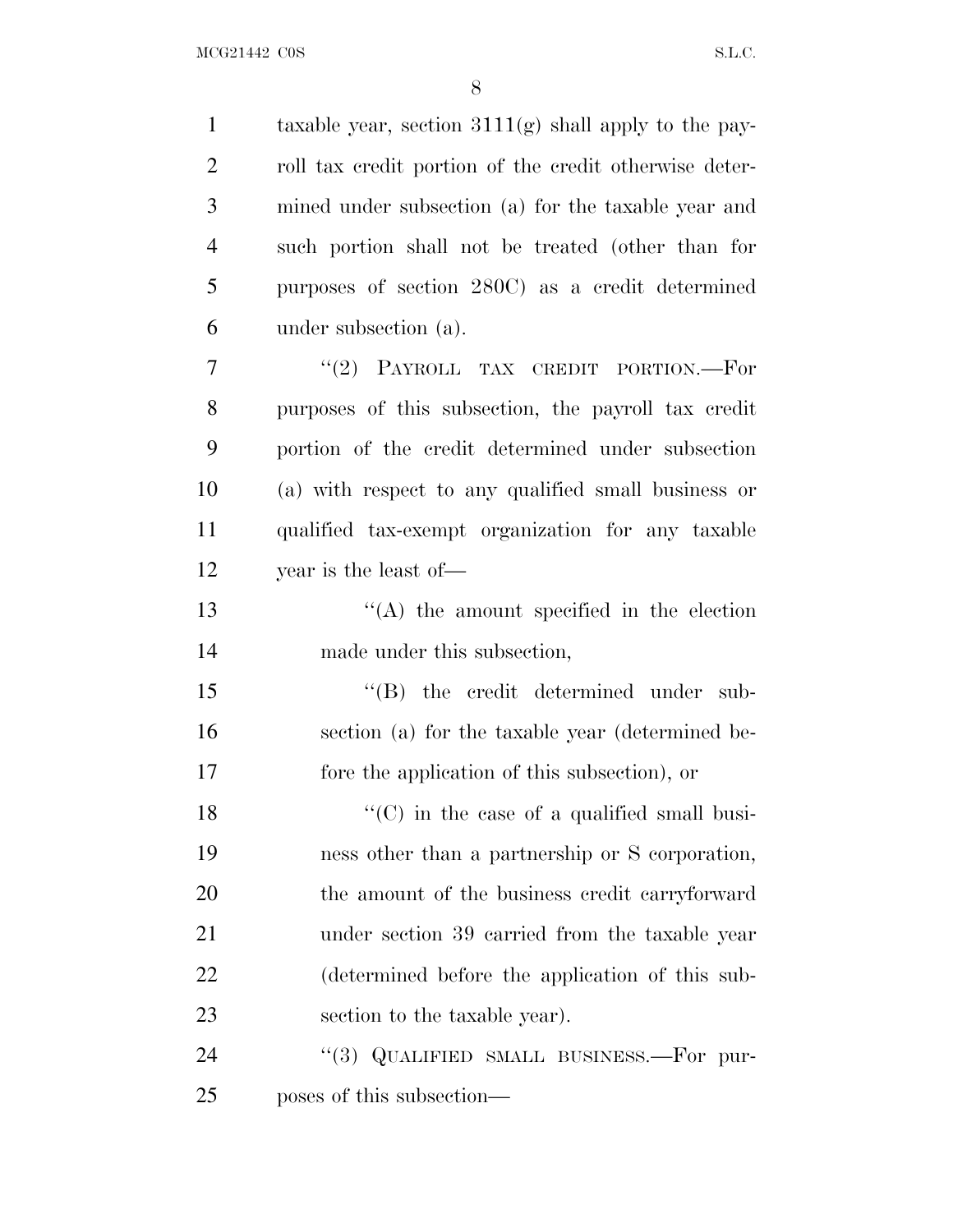| $\mathbf{1}$   | "(A) IN GENERAL.—The term 'qualified            |
|----------------|-------------------------------------------------|
| $\overline{2}$ | small business' means, with respect to any tax- |
| 3              | able year—                                      |
| $\overline{4}$ | "(i) a corporation or partnership if            |
| 5              | the gross receipts (as determined under the     |
| 6              | rules of section $448(c)(3)$ , without regard   |
| $\overline{7}$ | to subparagraph $(A)$ thereof) of such enti-    |
| 8              | ty for the taxable year is less than            |
| 9              | $$5,000,000, \text{ and}$                       |
| 10             | "(ii) any person (other than a cor-             |
| 11             | poration or partnership) who meets the re-      |
| 12             | quirements of clause (i), determined—           |
| 13             | $\lq\lq$ by substituting 'person' for           |
| 14             | 'entity', and                                   |
| 15             | "(II) by only taking into account               |
| 16             | the aggregate gross receipts received           |
| 17             | by such person in carrying on all               |
| 18             | trades or businesses of such person.            |
| 19             | "(B) LIMITATION.—Such term shall not            |
| 20             | include an organization which is exempt from    |
| 21             | taxation under section 501.                     |
| 22             | $``(4)$ ELECTION.—                              |
| 23             | "(A) IN GENERAL.—Any election under             |
| 24             | this subsection for any taxable year—           |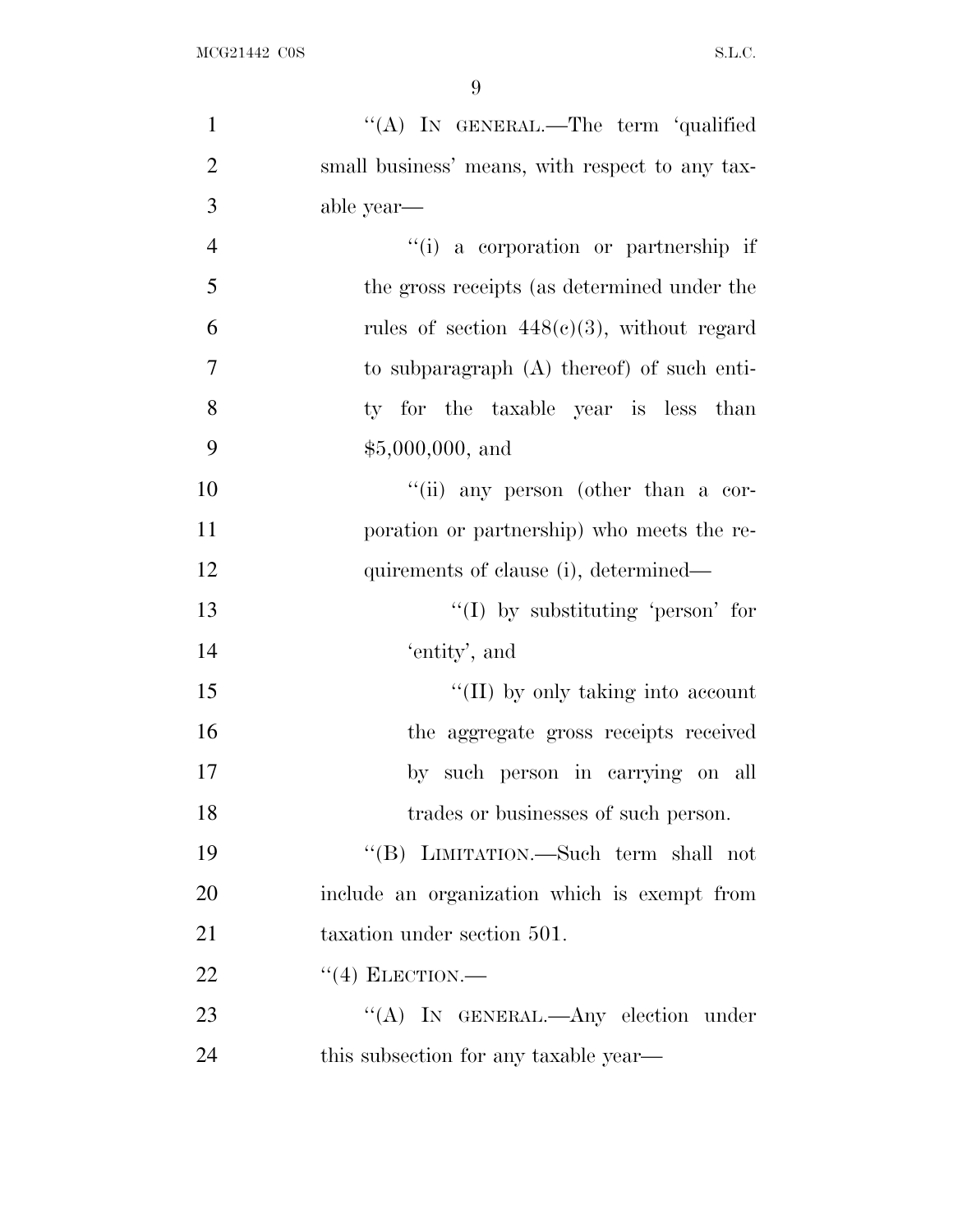| $\mathbf{1}$   | "(i) shall specify the amount of the             |
|----------------|--------------------------------------------------|
| $\overline{2}$ | credit to which such election applies,           |
| 3              | "(ii) shall be made on or before the             |
| $\overline{4}$ | due date (including extensions) of—              |
| 5              | $\lq\lq$ (I) in the case of a partnership,       |
| 6              | the return required to be filed under            |
| $\overline{7}$ | section 6031,                                    |
| 8              | "(II) in the case of an S corpora-               |
| 9              | tion, the return required to be filed            |
| 10             | under section 6037, and                          |
| 11             | $\lq\lq$ (III) in the case of any other          |
| 12             | qualified small business or qualified            |
| 13             | tax-exempt organization, the return of           |
| 14             | tax for the taxable year, and                    |
| 15             | "(iii) may be revoked only with the              |
| 16             | consent of the Secretary.                        |
| 17             | "(B) LIMITATION.—The amount specified            |
| 18             | in any election made under this subsection shall |
| 19             | not exceed \$250,000.                            |
| 20             | "(C) SPECIAL RULE FOR PARTNERSHIPS               |
| 21             | AND S CORPORATIONS.—In the case of a part-       |
| 22             | nership or S corporation, the election made      |
| 23             | under this subsection shall be made at the enti- |
| 24             | ty level.                                        |
| 25             | $\cdot\cdot$ (5) AGGREGATION RULES.—             |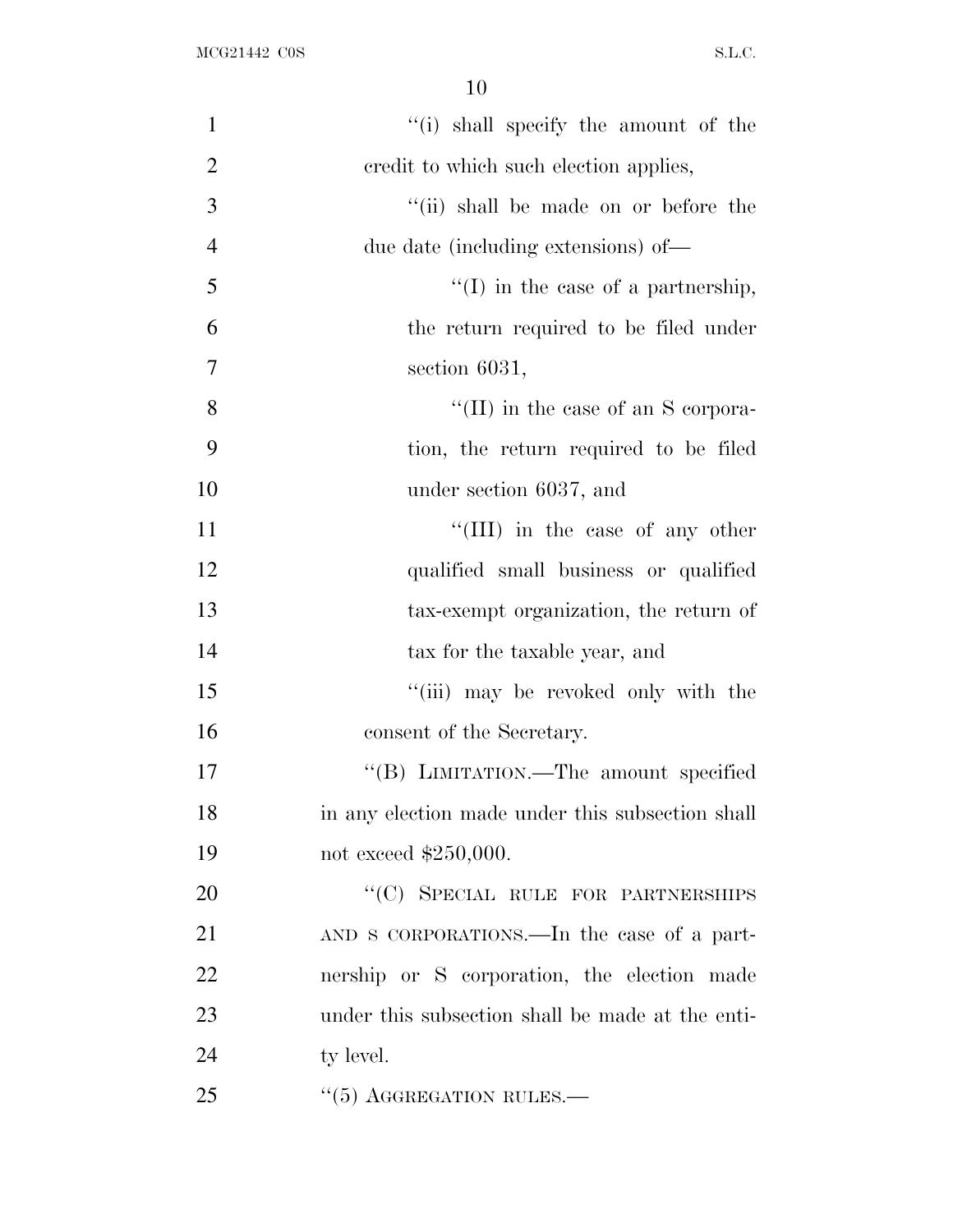| "(A) IN GENERAL.—Except as provided in               |
|------------------------------------------------------|
| subparagraph $(B)$ —                                 |
| "(i) all members of the same con-                    |
| trolled group of corporations shall be treat-        |
| ed as a single taxpayer, and                         |
| "(ii) all trades or businesses (whether              |
| or not incorporated) which are under com-            |
| mon control shall be treated as a single             |
| taxpayer.                                            |
| "(B) SPECIAL RULES.—For purposes of                  |
| this subsection and section $3111(g)$ —              |
| "(i) each of the persons treated as a                |
| single taxpayer under subparagraph (A)               |
| may separately make the election under               |
| paragraph (1) for any taxable year, and              |
| "(ii) the $$250,000$ amount under                    |
| paragraph $(3)(B)$ shall be allocated among          |
| all persons treated as a single taxpayer             |
| under subparagraph $(A)$ in the manner               |
| provided by the Secretary which is similar           |
| manner provided under section<br>to the              |
| $41(f)(1)$ .                                         |
| "(6) REGULATIONS.—The Secretary shall pre-           |
| scribe such regulations as may be necessary to carry |
| out the purposes of this subsection, including—      |
|                                                      |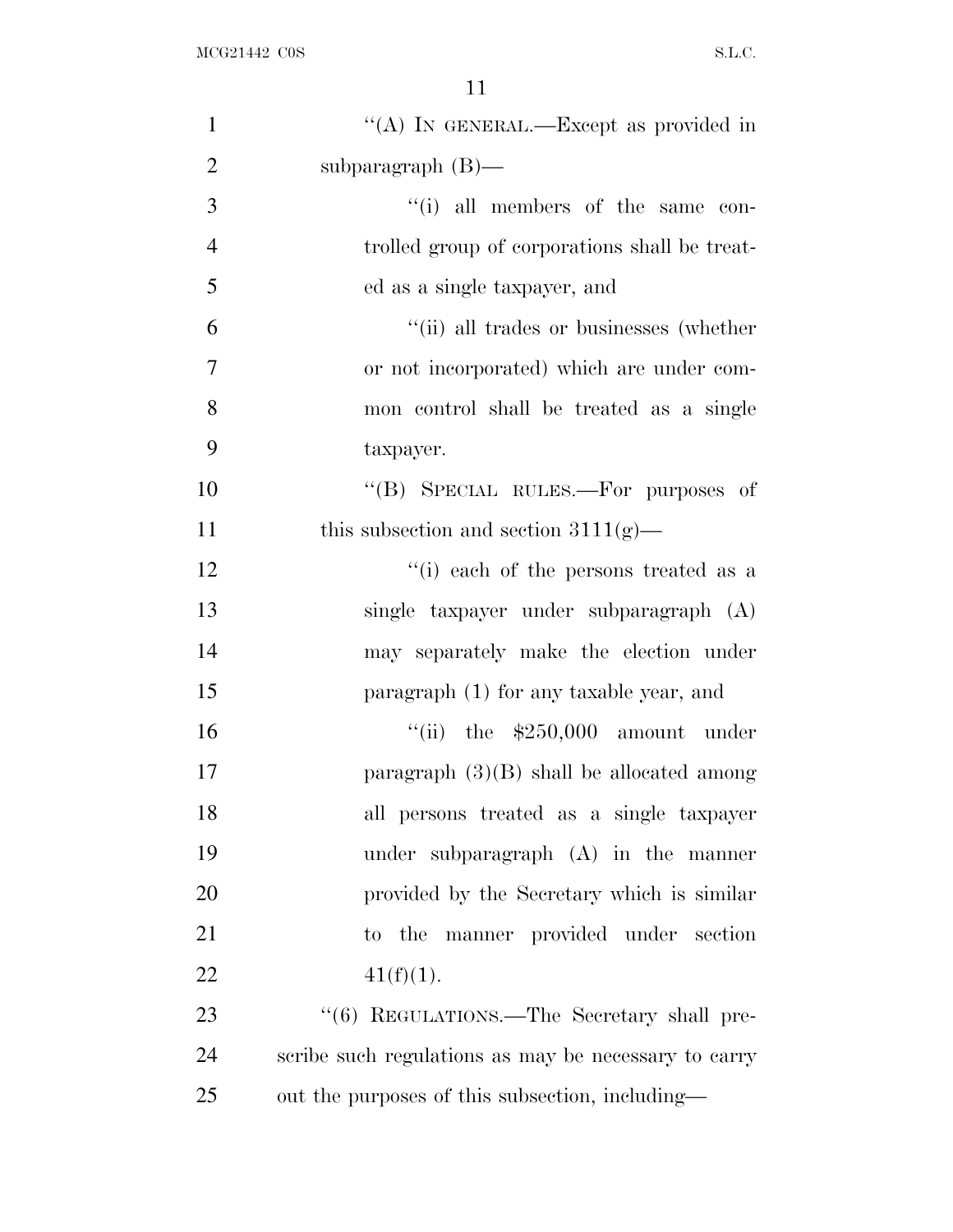| $\mathbf{1}$   | $\lq\lq$ regulations to prevent the avoidance        |
|----------------|------------------------------------------------------|
| $\overline{2}$ | of the purposes of the limitations and aggrega-      |
| 3              | tion rules under this subsection,                    |
| $\overline{4}$ | "(B) regulations to minimize compliance              |
| 5              | and record keeping burdens under this sub-           |
| 6              | section,                                             |
| 7              | "(C) regulations for recapturing the ben-            |
| 8              | efit of credits determined under section $3111(g)$   |
| 9              | in cases where there is a recapture or a subse-      |
| 10             | quent adjustment to the payroll tax credit por-      |
| 11             | tion of the credit determined under subsection       |
| 12             | (a), including requiring amended income tax re-      |
| 13             | turns in the cases where there is such an ad-        |
| 14             | justment, and                                        |
| 15             | "(D) regulations to require the collection           |
| 16             | and reporting of demographic information with        |
| 17             | respect to the race, ethnicity, and gender of the    |
| 18             | individuals with respect to whom a taxpayer          |
| 19             | makes qualified training expenditures for which      |
| 20             | a credit is allowed under this section.".            |
| 21             | (2)<br>CREDIT PART OF GENERAL BUSINESS               |
| 22             | CREDIT.—Section $38(b)$ of the Internal Revenue      |
| 23             | Code of 1986 is amended by striking "plus" at the    |
| 24             | end of paragraph (32), by striking the period at the |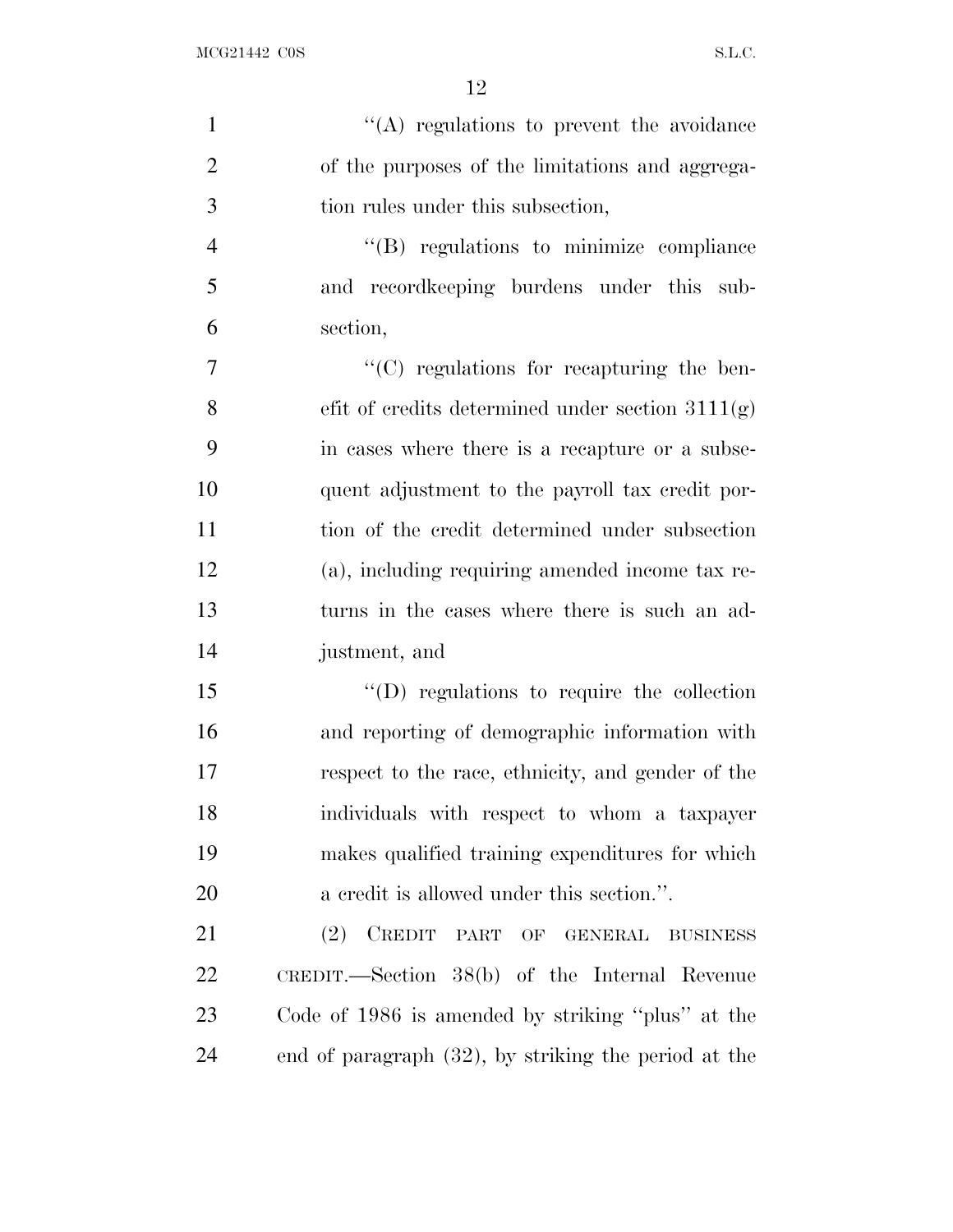end of paragraph (33) and inserting '', plus'', and by adding at the end the following new paragraph: ''(34) the employer-provided worker training credit determined under section 45U(a).''.

 (3) COORDINATION WITH DEDUCTIONS.—Sec- tion 280C of the Internal Revenue Code of 1986 is amended by adding at the end the following new subsection:

 ''(i) EMPLOYER-PROVIDED WORKER TRAINING CREDIT.—No deduction shall be allowed for that portion of the expenses otherwise allowable as a deduction taken into account in determining the credit under section 45U for the taxable year which is equal to the amount of the credit determined for such taxable year under section  $45U(a)$ .".

 (4) CLERICAL AMENDMENT.—The table of sec- tions for subpart D of part IV of subchapter A of chapter 1 of the Internal Revenue Code of 1986 is amended by adding at the end the following new item:

''Sec. 45U. Employer-provided worker training credit.''.

 (b) CREDIT ALLOWED AGAINST ALTERNATIVE MIN-22 IMUM TAX.—Subparagraph (B) of section  $38(c)(4)$  of the Internal Revenue Code of 1986 is amended—

24 (1) by redesignating clauses  $(x)$ ,  $(xi)$ , and  $(xii)$ as clauses (xi), (xii), and (xiii), respectively, and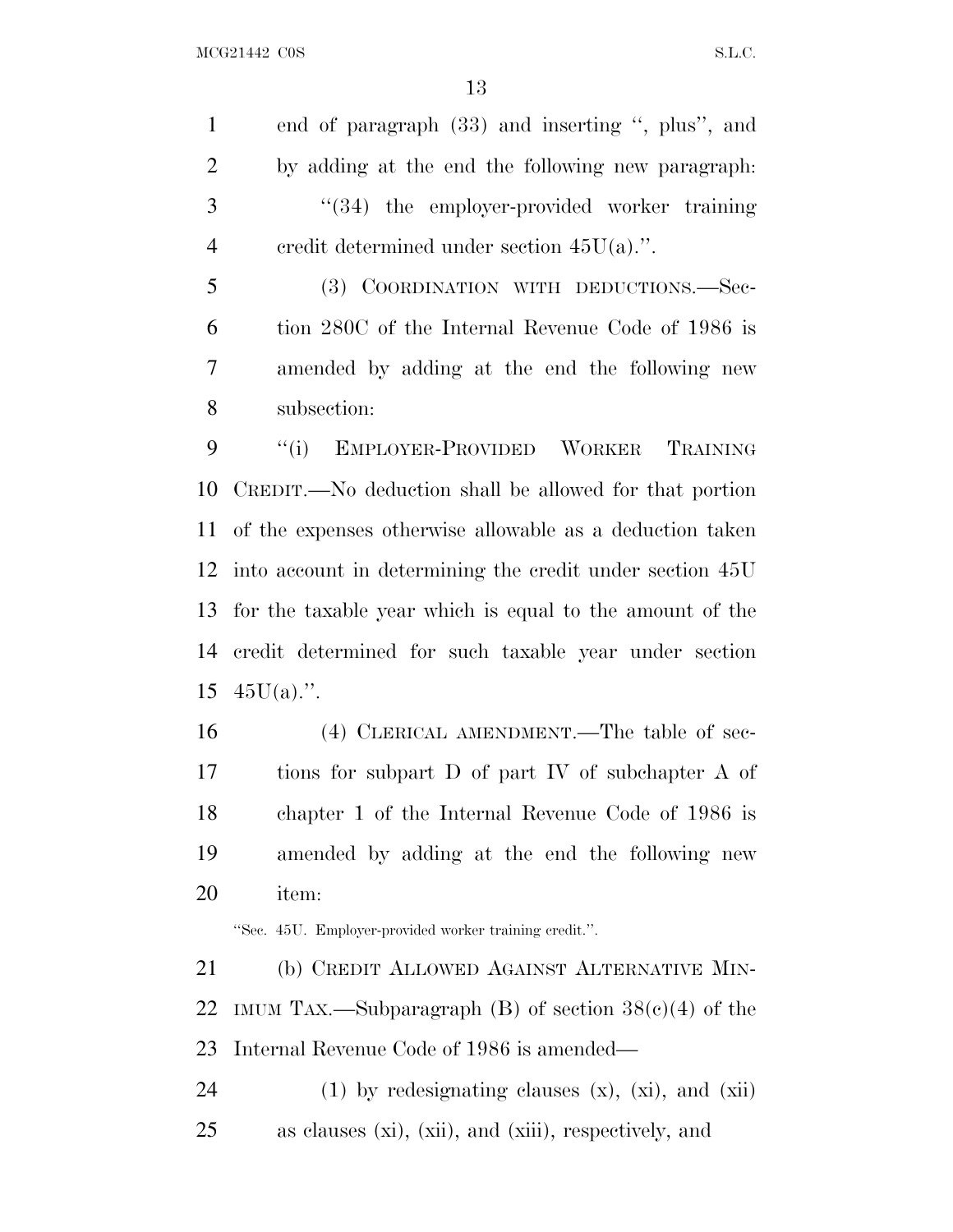$\rm{MCG21442\>\>C0S}\qquad \qquad \rm{S.L.C.}$ 

| $\mathbf{1}$   | $(2)$ by inserting after clause $(ix)$ the following    |
|----------------|---------------------------------------------------------|
| $\overline{2}$ | new clause:                                             |
| 3              | $f(x)$ the credit determined under sec-                 |
| $\overline{4}$ | tion 45U with respect to an eligible small              |
| 5              | business (as defined in paragraph $(5)(C)$ ,            |
| 6              | after application of rules similar to the               |
| 7              | rules of paragraph $(5)(D)$ ,".                         |
| 8              | (c) PAYROLL TAX CREDIT.—Section 3111 of the In-         |
| 9              | ternal Revenue Code of 1986 is amended by adding at the |
| 10             | end the following new subsection:                       |
| 11             | "(g) CREDIT FOR WORKER TRAINING EXPENSES.—              |
| 12             | "(1) IN GENERAL.—In the case of a taxpayer              |
| 13             | who has made an election under section $45U(e)$ for     |
| 14             | a taxable year, there shall be allowed as a credit      |
| 15             | against the tax imposed by subsection (a) for the       |
| 16             | first calendar quarter which begins after the date on   |
| 17             | which the taxpayer files the return specified in sec-   |
| 18             | tion $45U(e)(4)(A)(ii)$ an amount equal to the payroll  |
| 19             | credit portion determined under<br>section<br>tax       |
| 20             | $45U(e)(2)$ .                                           |
| 21             | "(2) LIMITATION.—The credit allowed by para-            |
| 22             | $graph(1)$ shall not exceed the tax imposed by sub-     |
| 23             | section (a) for any calendar quarter on the wages       |
| 24             | paid with respect to the employment of all individ-     |
| 25             | uals in the employ of the employer.                     |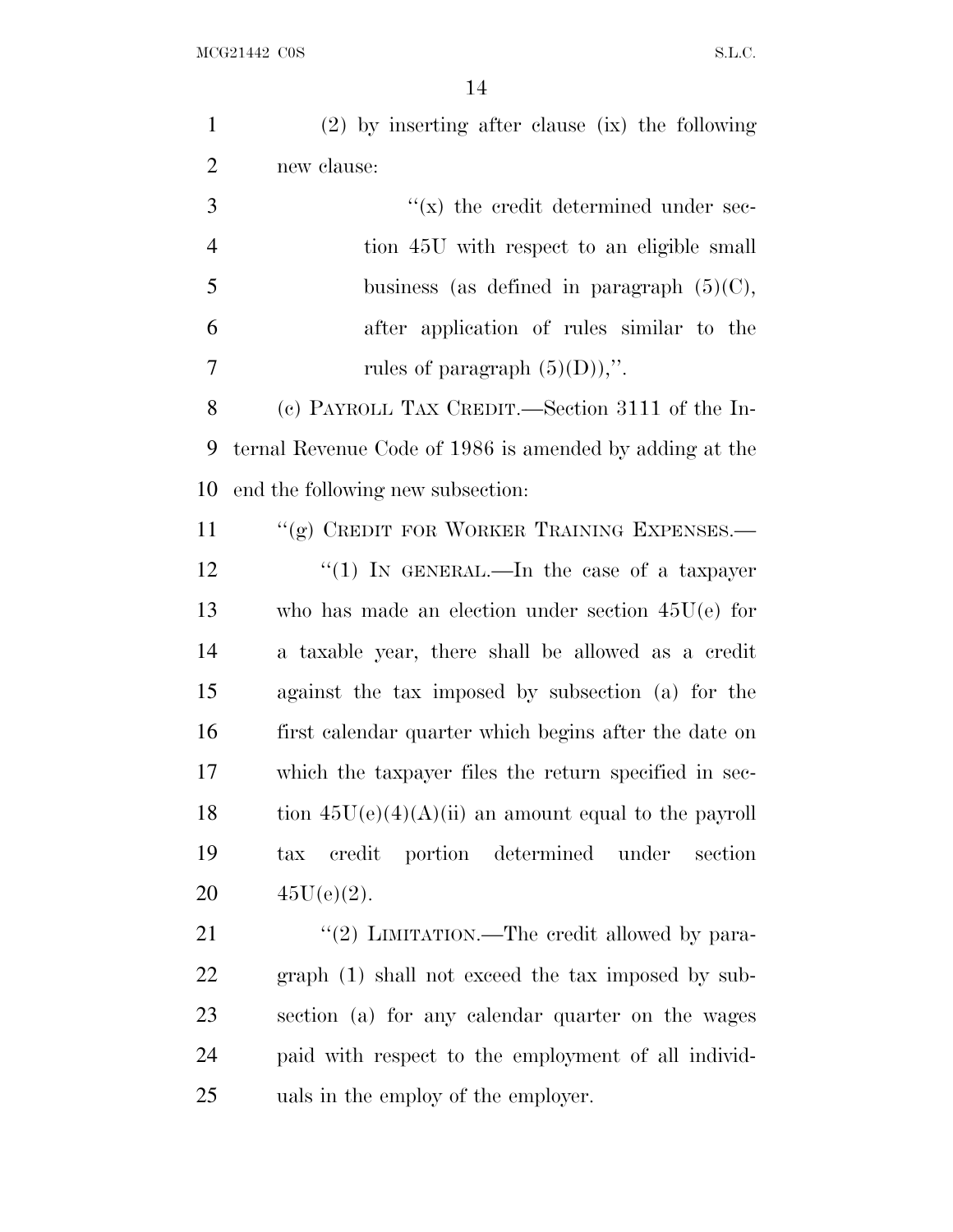1 "(3) CARRYOVER OF UNUSED CREDIT.—If the amount of the credit under paragraph (1) exceeds the limitation of paragraph (2) for any calendar quarter, such excess shall be carried to the suc- ceeding calendar quarter and allowed as a credit under paragraph (1) for such quarter.

7 "(4) DEDUCTION ALLOWED FOR CREDITED AMOUNTS.—The credit allowed under paragraph (1) shall not be taken into account for purposes of de- termining the amount of any deduction allowed under chapter 1 for taxes imposed under subsection 12 (a).".

 (d) SIMPLIFIED FILING FOR CERTAIN SMALL BUSI- NESSES.—The Secretary of the Treasury, in consultation with the Administrator of the Small Business Administra- tion, shall provide for a method of filing returns of tax and information returns required under the Internal Rev- enue Code of 1986 in a simplified format, to the extent possible, for employers with less than \$5,000,000 in an- nual gross receipts (as determined under guidance pro-vided by the Secretary).

 (e) REGULATIONS RELATING TO POSTSECONDARY CREDENTIALS.—Not later than 1 year after the date of the enactment of this Act, the Secretary of Labor, in con-sultation with the Secretary of the Treasury, shall issue